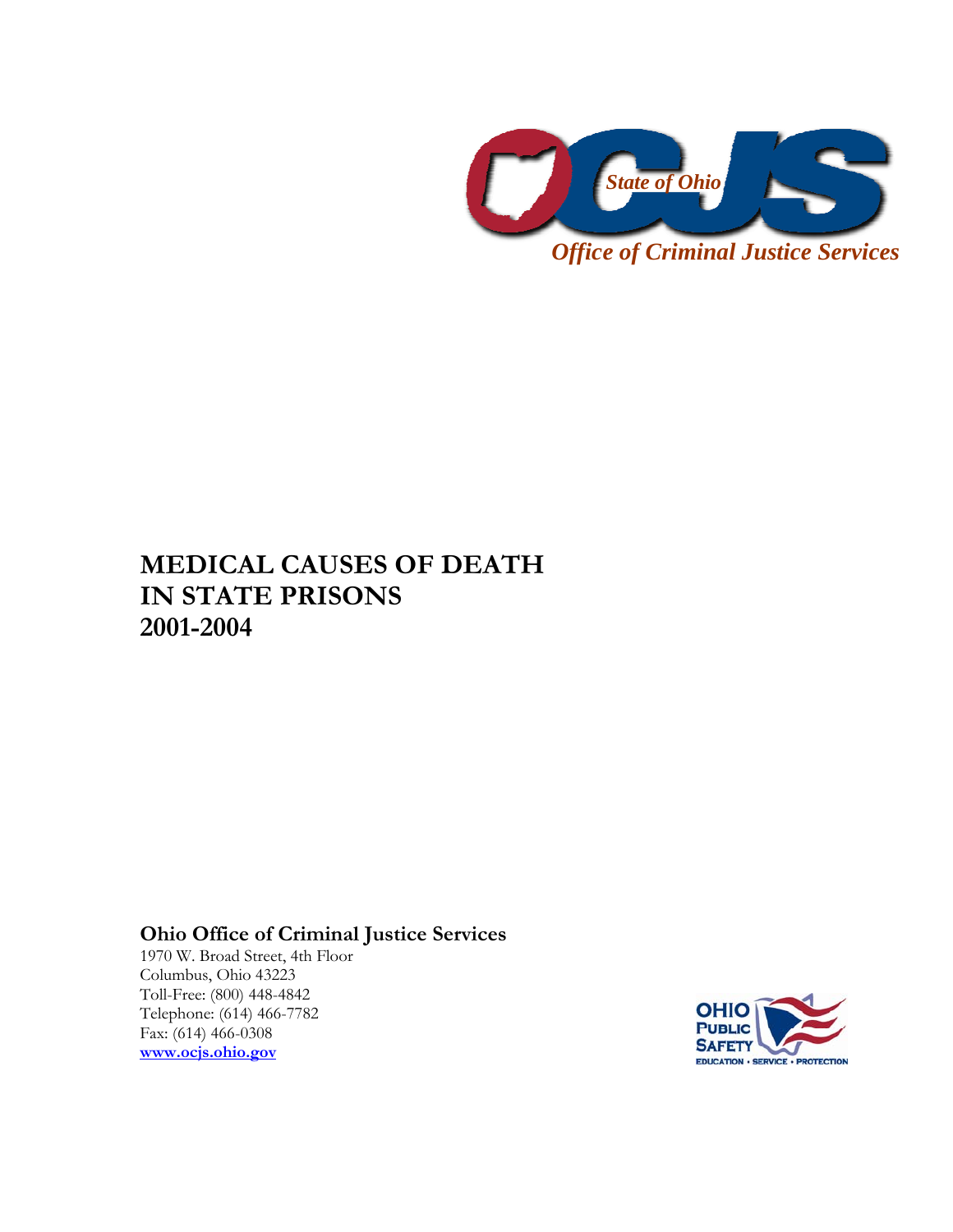## **MEDICAL CAUSES OF DEATH IN STATE PRISONS, 2001-2004**

In January 2007, the Bureau of Justice Statistics (BJS) released the data brief, *Medical Causes of Death in State Prisons, 2001-2004*. The data were collected from correctional authorities in all 50 states as part of the Deaths in Custody Reporting Program. States are instructed to include deaths of any inmates held in private prisons, medical facilities, substance abuse or mental health treatment centers, or any deaths at a work release site. Deaths of state prisoners held in local jails are excluded, but are covered by a separate collection. Also excluded are executions and escaped inmates. The following data and graphic come from this report.

- Between 2001 and 2004, state prison authorities nationwide reported 12,129 state prisoner deaths to the Deaths in Custody Reporting Program. In Ohio, there were 446 deaths reported to the program.
- Eighty-nine percent of the reported prisoner deaths were attributed to medical conditions. The remainder was due to suicide (six percent), homicide (two percent), alcohol/drug intoxication (one percent), accidental injury (one percent), and undetermined causes (one percent).
- Heart disease and cancer combined accounted for half of all state prisoner deaths. More state prisoner cancer deaths were caused by lung cancer than the next six leading sites of cancer combined.



- Two-thirds of deaths were the result of pre-existing medical conditions. Ninety-four percent of illness fatalities were evaluated by medical staff for the fatal illness, and 93 percent were given medications for the fatal medical condition. AIDS (94 percent) and liver diseases (88 percent) were the illnesses most commonly present at the time of prison admission.
- During 2001-2004, inmates age 45 or older made up 14 percent of state prisoners, but accounted for 67 percent of all inmate deaths during this time period.
- From 2001-2004, 99 percent of state prisoners fell between the ages of 15 and 64. The overall mortality rate of state prisoners in this age range was 19 percent lower than the mortality rate for U.S. residents in the same age group. The mortality rate for White and Hispanic prisoners was slightly higher than their counterparts in the resident population,